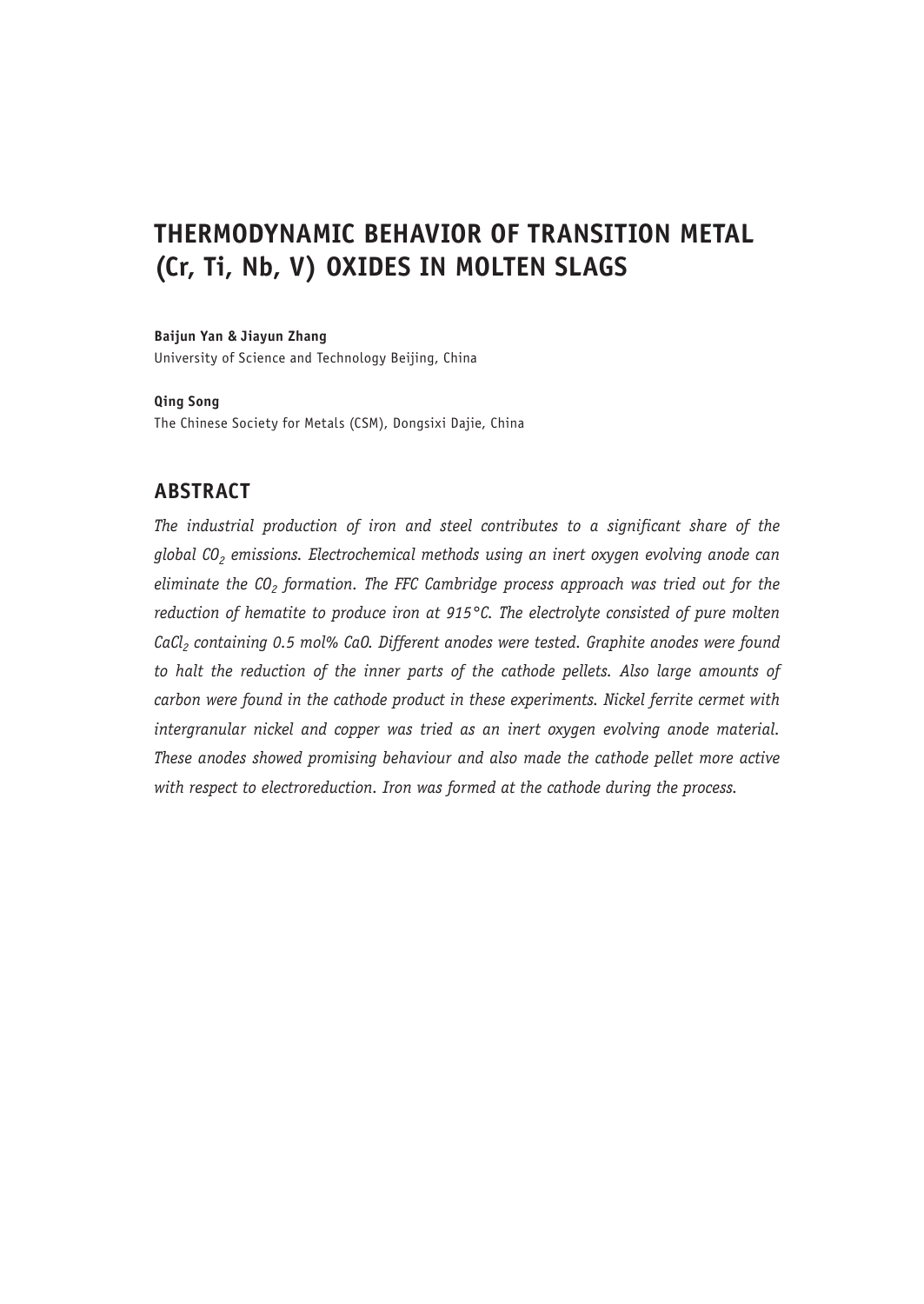# **INTRODUCTION**

The thermodynamics of transition metals in molten slags is an importance aspect in process metallurgy. The activity coefficients of transition metal oxides are the essential information for metal extracting, and refining. For instance, to reduce the chromium loss in decarbonrization process of chromium stainless steel refining, it is necessary to optimize the slag composition based on the thermodynamic properties of chromium oxides in the slag. The role of titanium in the so-called oxide metallurgy has been well understood. In LAHS steels, micro amount of titanium can refine the grain size, and in tern enhance the strength of the steel. In some grades of steel, the titanium content has to be controlled below 0.002% (*%* denotes mass percent throughout this paper if *mol* does not appear in the front), indicating the necessity of the strict control of titanium content in slag.

A transition metal exists in slags often in two or more valency states. For instance, chromium in slags is present in  $Cr^{2+}$ ,  $Cr^{3+}$  or  $Cr^{6+}$ , while titanium exists as  $Ti^{4+}$ ,  $Ti^{3+}$  amd  $Ti<sup>2+</sup>$ . Activity coefficients of transition metal oxides depend mainly on oxygen partial pressure, slag composition, especially basicity and total content of transition metal. Temperature is an influential factor to a certain extent. These, in turn, effect on the content proportion of different oxides of a transition metal in slags, and raise the complexity in the thermodynamics. As the complexity of thermodynamic behavior of transition metals, experimental study rather than theoretical prediction from first principle is the major approach for thermodynamic data attainments. The accumulation of the knowledge on this aspect is useful for optimizing the relevant process operation. In the present paper, the authors review thermodynamic studies on Cr, Ti, V and Nb in molten slags.

## **CHROMIUM IN MOLTEN SLAGS**

#### **Existing Forms of Chromium in Molten Slags**

As mentioned, chromium in slags is present in  $Cr^{2+}$ ,  $Cr^{3+}$  or  $Cr^{6+}$ , and  $CrO^{4+}$  is the stable form of  $Cr^{6+}$ . It was reported [1] that chromium exists as  $Cr^{6+}$  only in high basicity slags under highly oxidized atmosphere. The work [2] has conformed the existence of the equilibrium:

$$
Cr^{3+} + \frac{5}{2}O^{2+} + \frac{3}{4}O_2 = CrO_4^{2-}
$$
 (1)

The results show that when basicity index  $X_{CaO} / X_{SiO_2}$  increases from 2 to 11,  $Cr^{6+}/Cr^{3+}$ raises fom 0.15 to 0.95, which indicates the acidity of  $\text{CrO}_4^2$ . As such high basicity slags are less applicable in ferrous or non-ferrous metallurgy, so  $Cr^{2+}$  and  $Cr^{3+}$  are main forms of Cr in slags.

It is considered that CrO in CaO or CaO-SiO<sub>2</sub> based slags behaves as weakly basic species [3, 4], while the basicity (or acidity) of  $Cr^{3+}$  is between  $Cr^{2+}$  and  $Cr^{6+}$ . Low basicity slags are more preferable for the existence of  $Cr^{2+}$ . For instance, an earlier investigation [5] reported that chromium mainly existed as  $Cr^{2+}$  in silica saturated slags. A similar conclusion was given earlier [6] from an equilibration study of CaO-Al<sub>2</sub>O<sub>3</sub>-SiO<sub>2</sub>-FeO-CrO<sub>x</sub> with Fe-Cr-Si under moderate reductive atmosphere at 1873 K.

In the interface between metal and slag melts, the following equilibrium may exist:

$$
2(CrO_{15}) + [Cr] = 3(CrO)
$$
 (2)

For convenience, a formula was proposed [7] to calculate the total content of chromium oxides: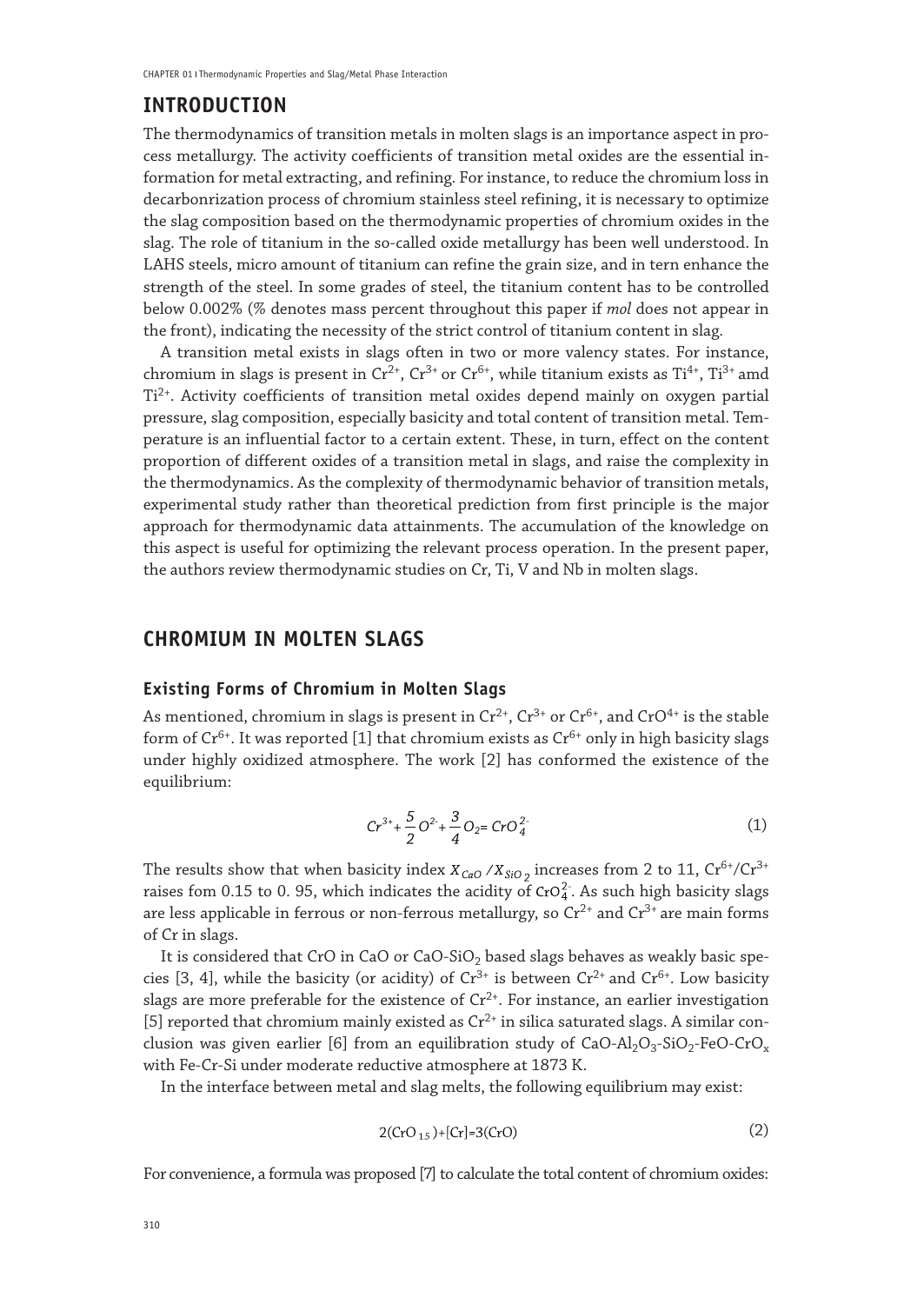$$
mol\% CrO_x = mol\% CrO + mol\% CrO_{1.5}
$$
 (3)

where the activity of  $CrO<sub>x</sub>$  is defined as follows:

$$
a_{CrO_X} = a_{CrO_15}^{X_{CrO_15}/X_{CrO_X}} \cdot a_{CrO}^{X_{CrO}/X_{CrO_X}} \tag{4}
$$

Regarding the thermodynamic behavior of the chromium oxides, it has been noted [5] that  $Cr^{2+}/Cr^{3+}$  increases with the decreasing slag basicity and oxygen partial pressure, as well as the rising temperature. In a thermodynamic study [8] on CaO-  $\text{Al}_2\text{O}_3$ -SiO<sub>2</sub> - MgO-CrO<sub>y</sub> slags, CrO is reported to behave as bivalency metal oxides, like FeO, NiO and MnO. It is noted [9] that the  $Cr_2O_3$  activity decreases with CaO content and  $Al_2O_3$  addition in CaO-CaF<sub>2</sub>-Cr<sub>2</sub>O<sub>3</sub> slag at 1773K and CaF<sub>2</sub>-Al<sub>2</sub>O<sub>3</sub>-Cr<sub>2</sub>O<sub>3</sub> slag between 1723 and 1823K. More recent thermodynamic studies on chromium oxides in slags involved chemical equilibrium [4, 14] and EMS approaches [7].

#### Thermodynamic Behavior of (CrO) and (CrO<sub>1.5</sub>) in Slag

The increase of activities and activity coefficients of (CrO) and (CrO<sub>1.5</sub>) with the basicity of CaO-SiO2- CrOx slag at 1873 K was reported by Morita *et al.*; Xiao *et al.* [4, 7]. The former study was carried out in moderately reductive atmosphere, the partial oxygen pressure was  $7.04\times10^{-6}$  Pa, the total chromium content in slag was varied in three ranges: 3.5~4.9%, 9.1~9.9%, 15.0~16.6%. The results show that  $\gamma_{\rm Cro}$  and  $\gamma_{\rm Cro_{1.5}}$  (All the activities for the oxides in molten slags in this paper are with respect to their corresponding solid oxides.) increase as many as  $6{\sim}10$  and  $2{\sim}3$  times respectively when  $X_{CaO_15}/X_{SiO_2}$  is raised from 0.6 to 1.5. This leads to an increase of one to three times in  $Cr^{3+}/Cr^{+2}$ . The result also indicates that both  $Cr^{2+}$  and  $Cr^{3+}$  behave as basic species, and  $Cr^{2+}$  exhibits stronger basicity. The level of activity coefficient,  $\gamma_{CrO}$  or  $\gamma_{CrO_1.5}$  is shown effected by total chromium content in the slags. In slags with the total chromium content ranging from 9.1 to 9.9%,  $\gamma_{\rm Cro}$  values attained are higher. While CrO<sub>1.5</sub> in slags with low total chromium contents from 3.5 to 4.9% has higher activity coefficients. In the later study [7], an increasing tendency for  $a_{CrO}$  and  $a_{CrO15}$  in CaO-SiO<sub>2</sub>-CrO<sub>x</sub> is found when  $X_{CqO}$  / $X_{SiO2}$  increases from 0.2 to 1.5 under strongly reductive atmosphere with purified Ar at 1873K. It is also noted that  $Cr^{2+}/(Cr^{2+}+Cr^{3+})$  decreases with the total chromium content increase.

The experimental study on  $CaO-SiO<sub>2</sub>-CaF<sub>2</sub>$  system at 1623 K [10] indicates that CrO behaves as amphoteric oxide in higher basicity slags. A maximum in curve  $\gamma_{\rm Cro}$  vs CaO% / SiO<sub>2</sub>% at the basicity index value of 2 is the evidence of the amphoteric feature, which shows the behavior of CrO as basic or acidic oxide if  $CaO\% / SiO<sub>2</sub>%$  is less or greater than 2 respectively. At some specific slag compositions [11], the presence of strong interaction between  $Cr^{3+}$  and  $Cr^{2+}$  can lower the activity coefficient of  $CrO_{1.5}$ , indicating that Cr3+ behaves like acid.

The influence of oxygen partial pressure on  $Cr^{2+}/Cr^{3+}$  in CaO-SiO<sub>2</sub>-CrO<sub>x</sub> and CaO-Al<sub>2</sub>O<sub>3</sub>-CrO<sub>x</sub>-SiO<sub>2</sub> melts at 1773 K has been investigated [12]. The decrease of Cr<sup>2+</sup> content in the two slags was about 30% with the oxygen partial pressure decrease from  $1.01\times10^{-4.56}$  to  $1.01\times10^{-7.50}$  Pa.

It was reported [4] that the effect of temperature on the chromium partition between Cu-Cr alloy and CaO-SiO<sub>2</sub>-CrO<sub>x</sub> slag can be neglected in  $X_{CaO}/X_{SiO_2}$  range from 1.26 to 1.51 between 1803 and 1923 K with total Cr content from 11.1% to 17.4%. However, slight  $\gamma_{\rm Cro}$  increase and  $\gamma_{\rm Cro_{1.5}}$  decrease can be found with the rising temperature, these changes raise the content ratio of  $Cr^{3+}/Cr^{2+}$ . It is found [7] that the activities of CrO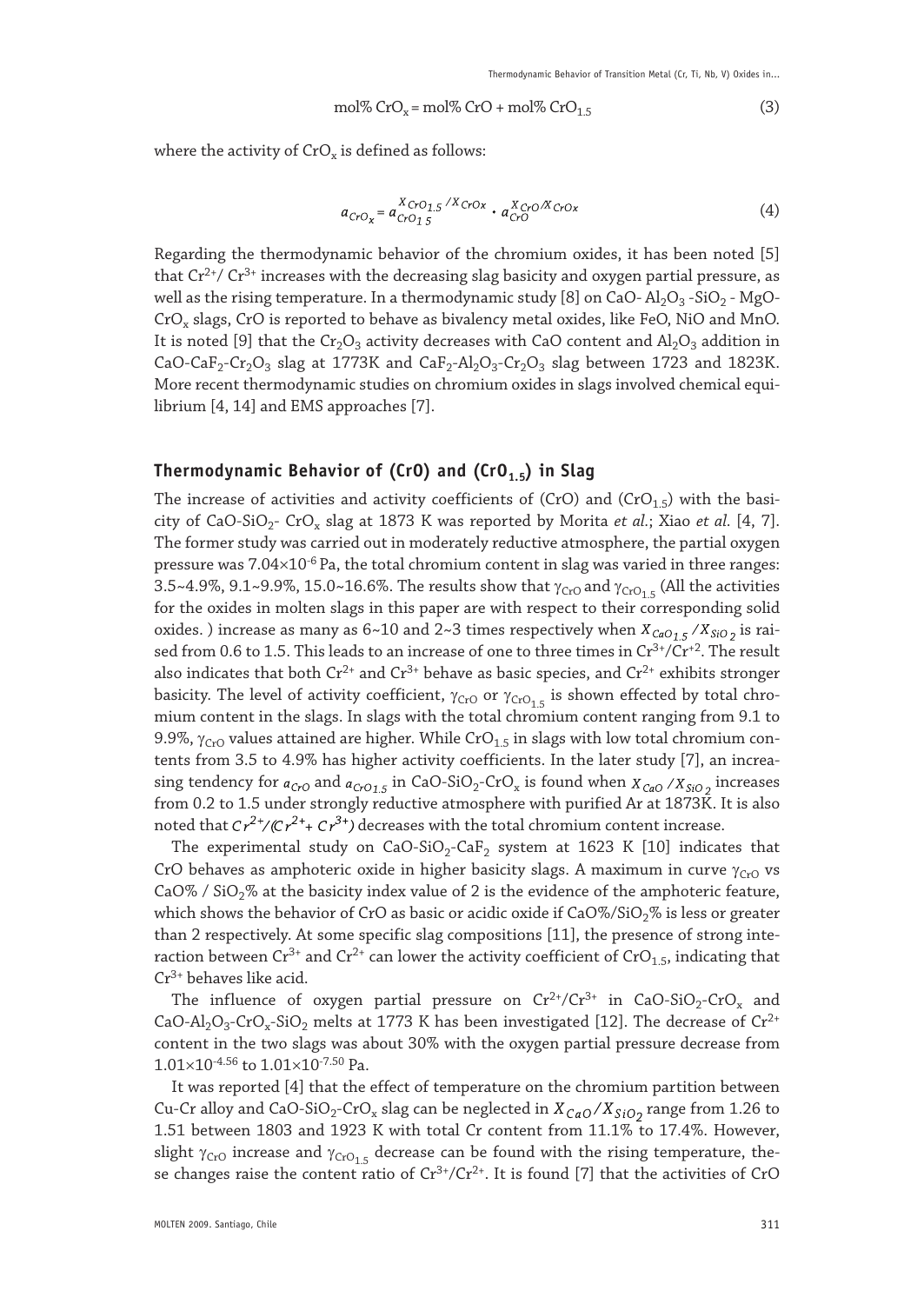and  $CrO<sub>1.5</sub>$  are slightly decreased with the temperature rising from 1773 to 1873 K at  $X_{CaO}/X_{SiO2}$  of unity. The proportion of Cr<sup>2+</sup> in total chromium content slightly increases with the temperature rising.

At the high temperature for steel making, some amount of MgO in refractory can be dissolved in the molten slag,  $Al_2O_3$  as a deoxidation product existing in slag may affect the temperature of liquidus. MgO and  $\text{Al}_2\text{O}_3$  addition would alter the thermodynamic properties of the slags. Investigations [2, 4, 7, 12, 13] were carried out on effects of MgO and/or  $\text{Al}_2\text{O}_3$  addition. The investigation [13] was carried out on 41% CaO- 41% SiO<sub>2</sub>-10%  $\rm Al_2O_3$ -8% CrO<sub>x</sub> ( $\rm X_{CaO}/X_{SiO_2}$ =1.47) slag at 1873 K and under oxygen partial pressure of  $7.04\times10^{-6}$  Pa. The results show a continuous  $Cr^{3+}/Cr^{2+}$  decrease from 26 to 14 with MgO content rising up to 15% due to the change of activity coefficients of CrO and  $CrO<sub>1.5</sub>$ . As a consequence, the activity coefficient increases at 2.5% MgO addition, and levels off up to 10 % MgO. For effects of  $\text{Al}_2\text{O}_3$  addition,  $\text{Cr}^{3+}/\text{Cr}^2$  ratio in 43%CaO-43%  $SiO_2$ -5% MgO-9%CrO<sub>x</sub> slag maintains constant in  $Al_2O_3$  content up to 7%, then gradually increases due to the change in activity coefficients of CrO and CrO $_{1.5}$ . On contrary to MgO addition, the activity coefficient of CrO<sub>x</sub> slightly decreases with the  $Al_2O_3$  addition. MgO and  $\text{Al}_2\text{O}_3$  addition change the effect of slag basicity on activity coefficients of CrO and CrO<sub>1.5</sub>. For CaO-SiO<sub>2</sub>-5% MgO-10% Al<sub>2</sub>O<sub>3</sub> slag, maximum values for  $\gamma_{CrO}$  and  $\gamma_{CrO_1,5}$ are reached around  $X_{CaO}/X_{SiO_2}$  value of 1.1 and then slowly lowered with  $X_{CaO}/X_{SiO_2}$ rising from 0.5 to 1.3.

The result from a study [7] on  $CaO-SiO<sub>2</sub>-Al<sub>2</sub>O<sub>3</sub>-CrO<sub>x</sub>$  system shows a slight increase for CrO<sub>1.5</sub> and CrO activities with Al<sub>2</sub>O<sub>3</sub> addition increase up to 20 % and at  $X_{CaO}/X_{SiO_2}$  of unity.

An experimental study [14] was carried out on  $22.5 \times 30.0\%$  CaO-37.5 $\times 30.0\%$  SiO<sub>2</sub> -20%  $\text{Al}_2\text{O}_3$ -10% MgO -10%Na<sub>2</sub>O slag with Cr<sub>2</sub>O<sub>3</sub> addition under oxygen partial pressure ranging from  $10^{-4}$  to  $10^{-8}$  Pa at 1673 and 1773 K. The results show 10% NaO does not obviously change effects of slag basicity, total chromium content, oxygen partial pressure and temperature.

# **TITANIUM IN MOLTEN SLAGS**

#### **Existing Forms in Molten Slags**

Titanium exists in molten slags as  $Ti^{4+}$ ,  $Ti^{3+}$  and  $Ti^{+2}$ . The concentration ratio of different titanium oxides depends on oxygen partial pressure, the slag basicity, composition and temperature. Ti<sup>4+</sup> is considered as network forming ion, it is known that Ti<sup>4+</sup> and Ti<sup>3+</sup> are stable forms in molten slags, and have a glass-forming tendency. It is noticed that  $TiO<sub>2</sub>$ appears to have a trend to weak the structure network in silicate melts, therefore, influence on viscosity, conductivity and sulphide capacity of the slag. The existence of  $Ti<sub>3</sub>O<sub>5</sub>$ is found in some slags [15, 16]. The order of basicity of titanium oxides can be listed as:  $TiO_2$ < $Ti_2O_3$ < $TiO_3$  TiO<sub>2</sub> is considered as amphoteric oxide in slags, the others are basic ones. A review was made [17] for activity coefficients of  $TiO<sub>1.5</sub>$ ,  $TiO<sub>1.67</sub>$  and  $TiO<sub>2</sub>$  of some CaO-SiO<sub>2</sub> based slags from previous publications [18, 19, 20, 21, 22]. For a clarified understanding, analyses are still desirable.

## **In CaO-SiO2 Based Slags**

A study on equilibrium of Ti<sup>3+</sup> and Ti<sup>4+</sup> in molten CaO-SiO<sub>2</sub>-Al<sub>2</sub>O<sub>3</sub>-MgO system with TiC and C in carbon monoxide was carried out between 1673 and 1823 K [18]. Ti<sup>4+</sup> in slags is found to behave amphoterically with a critical  $X_{CaO}/X_{SiO_2}$  of unity. When alumina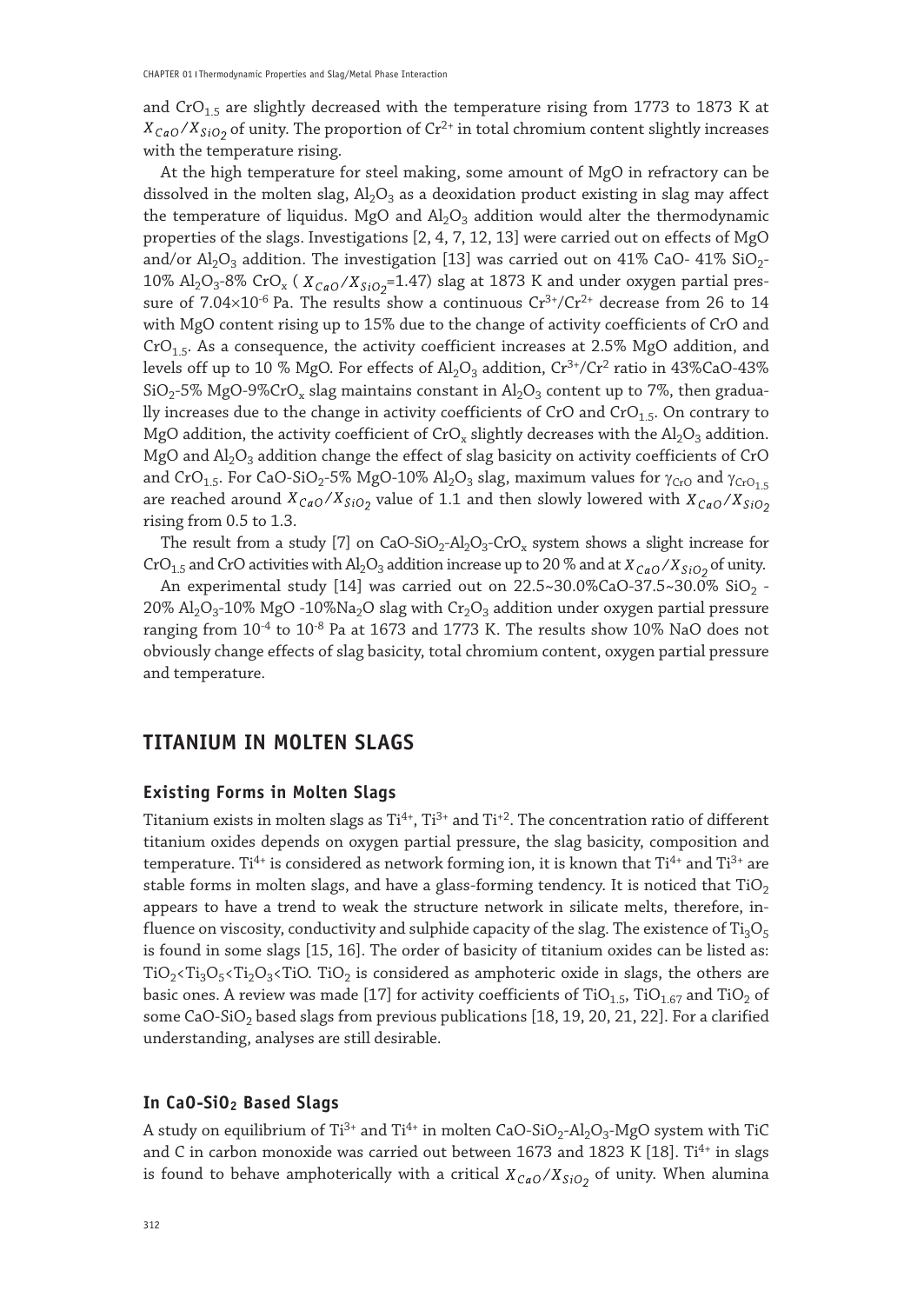content is fixed, the activity coefficient of TiO<sub>2</sub> has a maximum at  $X_{CaO}/X_{SiO2}$  of unity. Ti3+ generally exhibits basic feature in slags, except in very high basicity slags such as  $CaO-Al<sub>2</sub>O<sub>3</sub>$  based slags.

The equilibrium between Ti<sup>3+</sup> and Ti<sup>4+</sup> in blast furnace typed slag  $35~50~\%$  CaO -7~22%  $\text{Al}_2\text{O}_3$ -25~45% SiO<sub>2</sub>-10% with Fe-C<sub>sat</sub>-Ti melt was investigated in pure CO atmosphere at 1773 K [19]. It is found that the TiO<sub>x</sub> content does not show remarkable effect on its activity coefficient. TiO<sub>1.5</sub> and TiO<sub>2</sub> activity coefficients are found ranging from 2.3 to 8.6 and 0.1 to 0.3 respectively. The value of  $[Ti%]/(TiO<sub>2</sub>)$  is ranging from 0.1 to 0.2.

The redox behavior of titanium in CaO-SiO<sub>2</sub>-TiO<sub>x</sub> was investigated between 1783 and 1903 K under oxygen partial pressure from  $1.01 \times 10^{10}$  to  $1.01 \times 10^{15}$  kPa in TiO<sub>x</sub> content range from 7% to 50%, and  $X_{CaO}/X_{SiO_2}$  value from 0.55 to 1.35 [20]. The results show that the ratio of Ti<sup>3+</sup>/Ti<sup>4+</sup> increases with the decreasing oxygen partial pressure, and decreases with the increasing bacisity and decreasing temperature. The amphoteric feature for Ti<sup>4+</sup> is not seen from variations of  $\gamma_{\rm TiO_{1.5}}/\gamma_{\rm TiO_2}$  and Ti<sup>3+</sup>/Ti<sup>4+</sup> with basicity.

An equilibrium investigation [17] was carried out under oxygen partial pressure of 4.1×10<sup>-7</sup> Pa at 1873 K for 25~53%CaO~27~46% SiO<sub>2</sub>- 10~55% TiO<sub>x</sub> slag. Basicity index CaO%/SiO<sub>2</sub>% was ranging from 1.0 to 2.1. The results show a minimum in curve of Ti<sup>3+</sup>/  $Ti<sup>4+</sup>$  vs TiO<sub>x</sub> content at a TiO<sub>x</sub> content of 25%, and ranging from 7.9 to 91.2. Similar with attained earlier [20],  $log(Ti^{3+}/Ti^{4+})$  shows a linear relationship with  $log P_{O2}$ , the slope of the straight line is -0.25 at the basicity,  $CaO\%/SiO<sub>2</sub>%$  of 1.36.

The equilibrium between [Ti] and [O] in liquild iron saturated with solid  $TiO_x$  from 1823 to 1923 K was investigated [16]. It is found that in the range of 0.25 %<[Ti]<4.7 %, the deoxidation product in liquid iron is solid Ti<sub>2</sub>O<sub>3</sub>, while it is solid Ti<sub>3</sub>O<sub>5</sub> if [Ti]<0.25%.

The equilibrium between  $25 \times 44\%$ CaO-30 $\sim 46\%$ SiO<sub>2</sub>-10 $\sim$ 39%TiO<sub>1.67</sub> slag and Fe-O-Ti melt at 1873 K under strongly reductive atmosphere was investigated using EMF [22]. The titanium content in liquid iron was ranging from 0.013% to 0.25%. The results show that the activity coefficient of TiO<sub>1.67</sub> increases from 0.39 to 1.68 with the increase of slag basicity. The highest  $\gamma_{\text{TiO}_1,67}$  value is obtained in high basicity region in CaO-SiO<sub>2</sub>-TiO<sub>1.67</sub> phase diagram.

The West Panzhihua area, Sichuan Province, China is rich in magnetoilmenite deposit. In the slag with sintered magnetoilmenite concentrate as raw material for blast furnace smelting, the content of TiO<sub>2</sub> can reach as much as  $25~30~\%$  [23]. For effective slag utilization, it is necessary to study the thermodynamic properties of slags with higher  $TiO<sub>2</sub>$ content. The equilibrium between  $Ti^{3+}$  and  $Ti^{4+}$  in CaO-  $SiO_2$ -Al<sub>2</sub>O<sub>3</sub>- MgO-  $11 \sim 40\% TiO_2$ slag was carried out at 1823 and 1873 K under oxygen partial pressure from  $4.3\times10^{3}$ to 9.3×10<sup>-3</sup> Pa [24]. Results show that the molar ratio of  $Ti^{4+}/(Ti^{4+}) + (Ti^{3+})$  increases linearly in a range of CaO%/SiO  $_2$ % less than 2. Ti<sup>3+</sup>/ Ti<sup>4+</sup> increases with the increasing total titanium oxide content.

## **In High Basicity CaO-SiO2 Based Slags for Ladle Treatment**

The thermodynamic behavior of titanium oxides in ladle typed slags with high basicity around 3.5 was investigated [21]. In order to control the titanium content in carbon steel, ferrite stainless and aluminum deoxidized steel, experiments of three series were carried out for the equilibrium of the molten slags with different metallic melts under pure CO atmosphere at 1873 K.

For carbon steel, experiments were carried out between Fe- $C_{\text{sat}}$ Ti and CaO-SiO<sub>2</sub>-30% Al<sub>2</sub>O<sub>3</sub> -MgO -TiO<sub>x</sub> melts. The slag composition was  $43.3 \times 56.2\%$ CaO-6.67 $\sim$ 16.0%SiO<sub>2</sub> -29.2~32.4% Al<sub>2</sub>O<sub>3</sub>- 1.96 ~6.61%MgO-1.23~3.52%TiO<sub>x</sub>. The results show that TiO<sub>1.5</sub> activity exhibits negative deviation to ideal behavior, while  $TiO<sub>2</sub>$  activity shows positive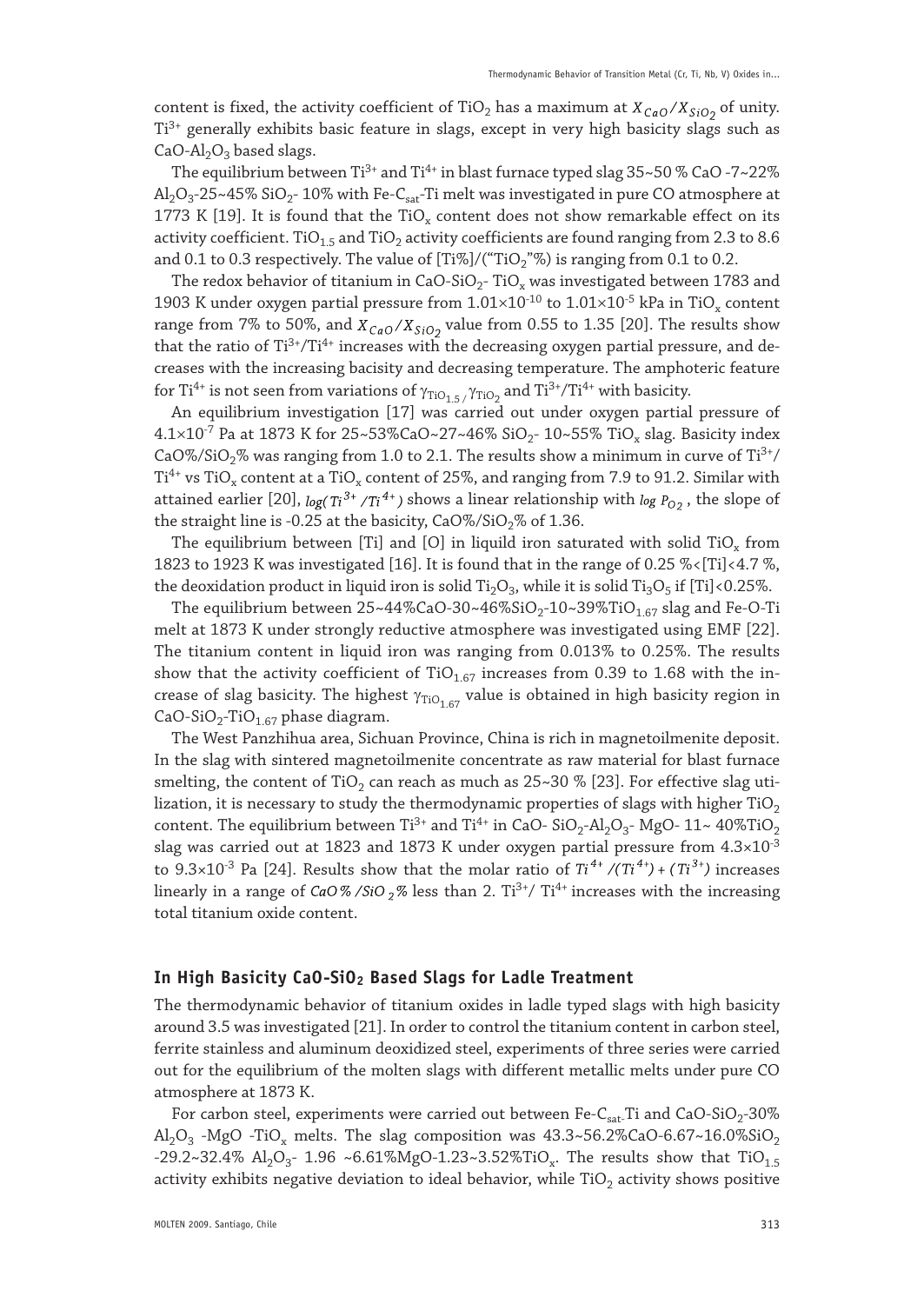deviation. The activity coefficient of TiO<sub>2</sub> reaches a maximum of 2.3. The ratio TiO<sub>1.5</sub>/  $TiO<sub>2.0</sub>$  is ranging from 0.4 to 2.8, and increasing with titanium content in liquid iron.

For ferrite stainless steel, experiments were carried out between Fe- $C_{\text{sat}}$ -(16~18)%Cr-Si-Ti and  $44.7 \sim 55.8\%$ CaO-13.2~16.0% SiO<sub>2</sub>-17.6~21.2% Al<sub>2</sub>O<sub>3</sub> -1.62~3.95%MgO-1.23~3.52%TiO<sub>x</sub> melts. The results show that  $TiO<sub>1.5</sub>$  activity exhibits negative deviation to ideal behavior.  $\gamma_{\rm TiO_2}$  is ranging from 0.6 to 3.5. Its activity has positive or negative deviation to ideal behavior if the TiO<sub>2</sub> content is less or greater than 2.7%. TiO<sub>1.5</sub>/  $TiO<sub>2.0</sub>$  varies from 0.4 to 2.5.

For steel using aluminum as deoxidizer, the experiments were carried out between Fe-Al-Ti and  $34.3 \times 44.6\%$ CaO-2.9 $\sim 9.80\%$  SiO<sub>2</sub>-27.9 $\sim 32.9\%$  Al<sub>2</sub>O<sub>3</sub>-13.2 $\sim 16.4\%$ MgO-6.1~8.8%TiO<sub>x</sub> melts. The results show that TiO<sub>2</sub> in total titanium oxides can reach about 80%, its activity is ranging from 2 to 7. The  $\gamma_{\text{TiO}_1,5}$  values are ranging from 54 to 132, showing its positive deviation to ideal behavior.

#### **In MnO-SiO2-TiOx System**

Deoxidation products using Mn, Si or Ti as reagents in liquid steel can become the nuclei of MnS precipitations during the steel solidification. MnS precipitations exist as nuclei in the transformation of austenite to inner crystal ferrite. Fine sized ferrite crystal grains can enhance the strength of the steel. Fine and dispersed oxide impuritiss can facilitate the precipitation of nitride, carbide and sulfide on oxide particles, therefore to improve the mechanical properties of the steel.

The phase relations in MnO-SiO<sub>2</sub>-TiO<sub>2</sub> system at 1673 K was investigated, and the activities of TiO<sub>2</sub> and SiO<sub>2</sub> were calculated using the measured MnO activity data in the melt [18]. The results show that the iso-activity lines of each component are roughly parallel to the relevant liquidus, the TiO<sub>2</sub> activity increases with the increasing TiO<sub>2</sub>/MnO ratio if the  $TiO<sub>2</sub>$  content is fixed.

The equilibrium between  $MnO-SiO<sub>2</sub>-TiO<sub>x</sub>$  and  $Mn-Si-Ti$  melts was investigated at 1673 K [26]. The results show the TiO<sub>x</sub> content increase up to  $25\%$  with [Ti] content in metallic melt up to 11%. TiO<sub>x</sub> content dramatically increases with [Ti] content increase if [Ti]> 11%. A thermodynamic study on MnO-TiO<sub>2</sub> slag [27] shows that both oxides have negative deviations to ideal behavior. A concept of relative ion characteristic was proposed [16] for MnO containing binaries along with an order: MnO• SiO<sub>2</sub> > MnO•TiO<sub>2</sub> > MnO• Al<sub>2</sub>O<sub>3</sub>. From this order, it is noted that the acidity of TiO<sub>2</sub> is between that of SiO<sub>2</sub> and Al<sub>2</sub>O<sub>3</sub>.

## **NIOBIUM AND VANADIUM IN MOLTEN SLAGS**

## **In Na2O-SiO2 and CaO-CaF2-SiO2 Systems**

The equilibrium for Nb, V (and Sb) between  $Na<sub>2</sub>O-SiO<sub>2</sub>$  and carbon saturated liquid iron from 1473 to 1623K was investigated [28] under oxygen partial pressure of  $8.59\times10^{-8}$  Pa. The results show the change in valencies of transition metals with  $X_{Na_2O}/X_{SiO_2}$ . The average valency increases from +4.8 to 5.0 with  $X_{Na_2O} / X_{SiO_2}$  increase from 0.5 to 1.3 indicating Nb existing mainly as Nb<sup>5+</sup>, the rest as Nb<sup>4+</sup>. The activity coefficients of NbO<sub>2</sub> and  $NbO<sub>2.5</sub>$  vary from  $10^{-2}$  to  $10^{-2.3}$  and from  $10^{-3}$  to  $10^{-4}$  respectively. V exits in molten slag as  $V^{2+}$ ,  $V^{3+}$ ,  $V^{4+}$  and  $V^{5+}$ . The content ratio of these ions varies with slag basicity. The results of the investigation show an average valency increase from +2.2 to +4.8 with  $X_{Na_2O}$  / $X_{SiO_2}$ increase from 0.5 to 1.3.  $\gamma_{\rm VO_2}$  and  $\gamma_{\rm VO_{2.5}}$  decrease from  $10^{\text{-}4}$  to  $10^{\text{-}6}$  and from  $10^{\text{-}7}$  to  $10^{\text{-}10}$ respectively when  $X_{Na_2O}$  / $X_{SiO_2}$  increases from 1.0 to 1.7. The content distributions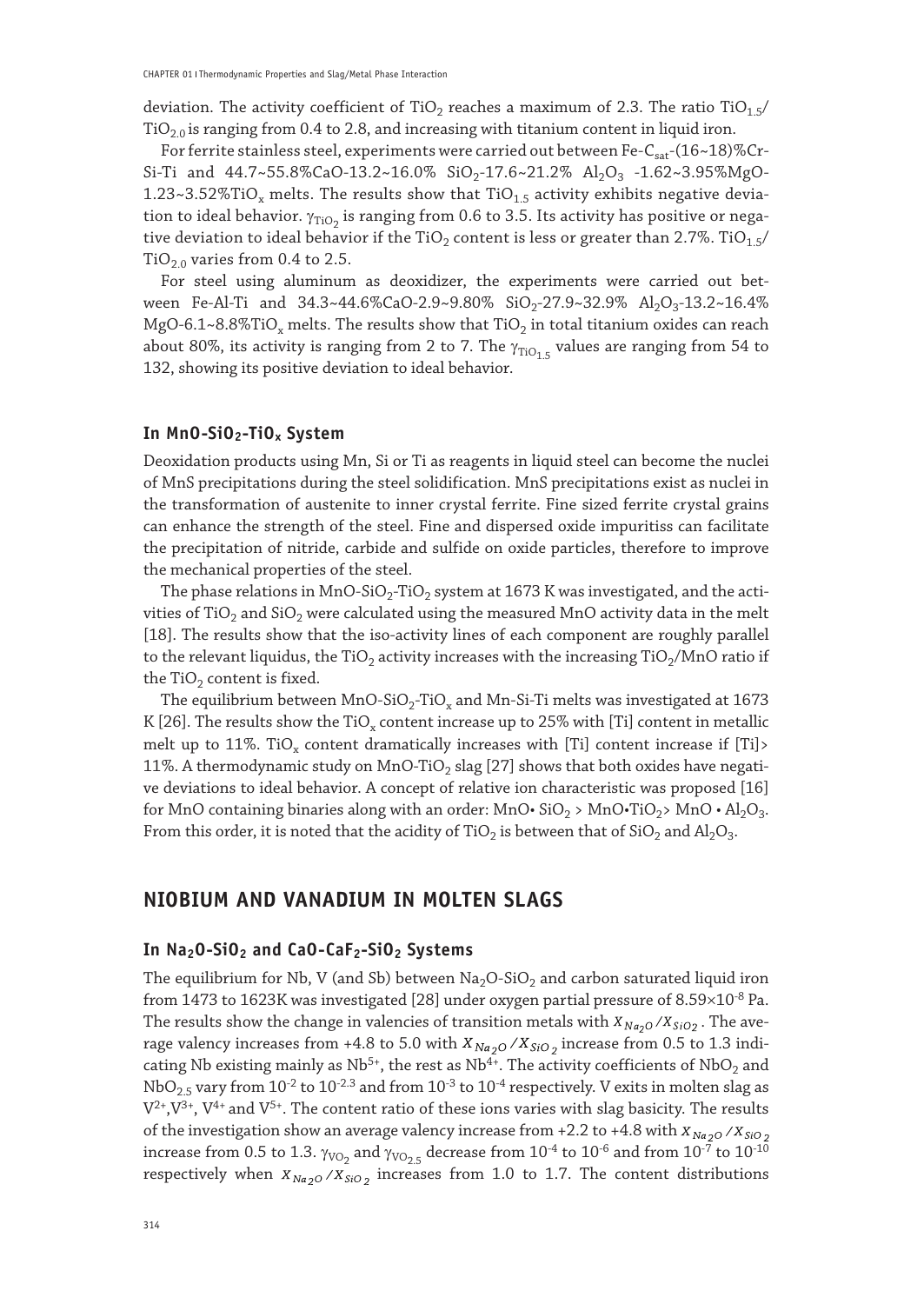for Nb and V between molten slag and carbon saturated iron increase remarkably with  $X_{Na_2O}$  / $X_{SiO_2}$  increase, and decrease slightly with temperature rising.

A similar study was carried out [28] on the equilibrium between CaO-Na<sub>2</sub>O- CaF<sub>2</sub>-SiO<sub>2</sub> and carbon saturated liquid iron at 1573K for investigating the effect of  $Na<sub>2</sub>O$  addition on the slag dephosphorization. The slag used was saturated with CaO and 3CaO·SiO<sub>2</sub>, which were previously found possessing high phosphate capacity. It is noted that small Na<sub>2</sub>O addition of 2% can considerably increase the partition of Nb, V between molten slag and carbon saturated liquid iron, and decrease the manganese partition between the two phases. This can be attributed to decrease of activity coefficients,  $γ_{VO_2}$  and  $γ_{VO_2.5}$ ,  $γ_{NbO_2}$ and  $\gamma_{\text{NbO}_2}$  about 1 to 1.5 order of magnitude caused by Na<sub>2</sub>O addition. On contrary to the behavior of Nb, V and Ti in the slag,  $\gamma_{MnO}$  is slightly increased by Na<sub>2</sub>O addition. The differences indicate that  $\mathrm{V}^{4+}, \mathrm{V}^{5+}, \mathrm{Nb}^{4+}$  and  $\mathrm{Nb}^{5+}$  are more acidic.

#### **In Nb2O5-MnO-SiO2 Systems**

The iron ore in Inner Mongolia, China, contains some amount of niobium. Nb in iron ore is extracted into hot metal in blast furnace smelting. Nb in hot metal is then oxidized by converting in BOF and dissolved in the slag. Nb exists in BOF slag mainly as  $Nb<sup>5+</sup>$ , the rest as Nb<sup>4+</sup>. The BOF slag can be utilized to produce Nb-Fe. For optimizing Nb-Fe production technology, it is necessary to investigate thermodynamic properties of the niobium containing slag. At starting stage, for simplicity, CaO and FeO due to their small contents in the slag, were not taken into consideration. Phase diagrams of some component binaries, MnO-Nb<sub>2</sub>O<sub>5</sub>, 4MnO• Nb<sub>2</sub>O<sub>5</sub>-SiO<sub>2</sub>, 4MnO• Nb<sub>2</sub>O<sub>5</sub>-2MnO• SiO<sub>2</sub> and MnO•Nb<sub>2</sub>O<sub>5</sub>-SiO<sub>2</sub> in  $MnO-Nb<sub>2</sub>O<sub>5</sub>-SiO<sub>2</sub>$  ternary were investigated [31]. The equilibrium between liquid-iron containing Nb with  $MnO-Nb<sub>2</sub>O<sub>5</sub>-SiO<sub>2</sub>$  molten slag was investigated at 1828 K [33]. The activity of oxygen in liquid iron was determined using solid electrolyte oxygen concentration cell. Activities of  $Nb<sub>2</sub>O<sub>5</sub>$  and MnO in the slag were attained from the oxygen activity in liquid iron. The results show that with a constant ratio  $SiO<sub>2</sub>/MnO$  or  $SiO<sub>2</sub>$  concentration, the activity of  $Nb<sub>2</sub>O<sub>5</sub>$  increases with the increasing  $Nb<sub>2</sub>O<sub>5</sub>$  content. While the activity of  $Nb_2O_5$  exhibits a maximum at a molar fraction range of  $Nb_2O_5$  between 0.10 and 0.15 if MnO content is fixed. The activity of  $Nb<sub>2</sub>O<sub>5</sub>$  is found increasing with the increasing  $SiO<sub>2</sub>$  content. The distribution of Nb between  $MgO<sub>sat</sub>Fe<sub>t</sub>O- MnO-SiO<sub>2</sub> -NbO<sub>x</sub>$  slag and liquid iron at 1873K was investigated [34]. The results show the increase partition ratio between slag and metal with the increase of Fe<sub>t</sub>O content.

## **SUMMARY**

The thermodynamics of Cr, Ti, Nb and V in molten slags indicates that higher slags basicity, strong oxidized atmosphere are generally preferable to the existence of more oxidized valency states. Temperature is found less influential in this regard. The content ratio of different valency states of a transition metal depends on activity coefficient ratio of the oxides. The information regarding activity coefficient of relevant metal oxides in previous studies are analyzed in this paper. For Cr and Ti, the information mainly corresponds to CaO-SiO<sub>2</sub> based slags. For titanium, the analysis of MnO-SiO<sub>2</sub> slags is also included. For Nb and V, the information in  $\text{Na}_2\text{O-SiO}_2$ , CaO-CaF<sub>2</sub>-SiO<sub>2</sub> is provided. Experimental studies on  $Nb_2O_5-MnO-SiO_2$  system are also introduced. It appears that data available regarding to Cr and Ti in molten slags are more than those for Nb and V. Due to the differences existing in slag basicity, composition and in oxygen partial pressure for various process, such as ESR, ladle treatment and ferroalloy smelting and for varie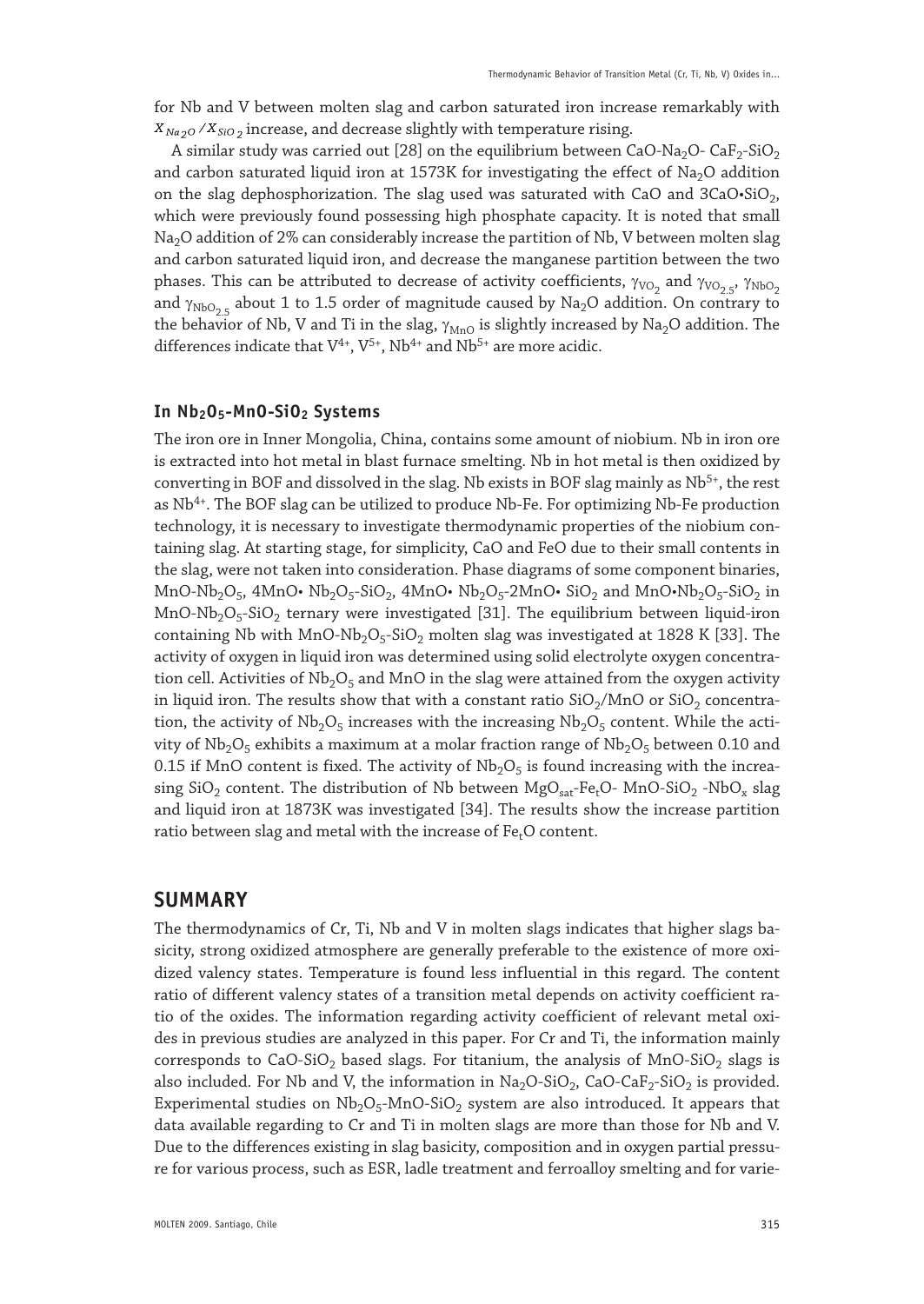ty of steel, extensive efforts in this direction are still desired to meet the need of process optimization and controlling.

# **REFERENCES**

- **Glasser, E. P. & Osborn, E.F.** (1958). *Phase Equilibrium Studies in the System CaO-Cr<sub>2</sub>O<sub>3</sub>-SiO<sub>2</sub>.* J. Am. Ceram. Soc., Vol. 41(3), pp. 358-369. [1]
- **Morita, K., Shibuya, T. & Sano, N.** (1988). *The Solubility of the Chromite in MgO-Al<sub>2</sub>O<sub>3</sub>-SiO<sub>2</sub> -*CaO Melts at 1600°C. Tetsu-to-Hagane, Vol. 74(4), pp. 632-639. [2]
- **Maeta, M. & Sano, N.** (1982). *Thermodynamics of Chromium Oxide in Molten CaO- MgO-Al<sub>2</sub>O<sub>3</sub>-SiO2 Slags Coexisting with Solid Carbon.*Tetsu-to-Hagane, Vol. 68 (3), pp. 759-766. [3]
- **Morita, K., Mori, M., Guo, M., Ikagawa, T. & Sano, N.** (1999). *Activity of Chromium Oxide*  a(CrO<sub>x</sub>) and Phase Relations for the CaO-SiO<sub>2</sub>-CrO<sub>x</sub> System at 1873 K under Moderately Re*ducing Conditions.* Steel Research, Vol. 70 (8+9), pp. 319-324. [4]
- **Frohberg, M. G. & Richter, K.** (1968). *Reduction and Oxidation Equilibria between Bivalent*  and Trivalent Chromium in Molten CaO-SiO<sub>2</sub>-Chromium. Arch. Eisenhuttenwes., Vol. 39 (3), pp. 799-802. [5]
- **Rankin, W. J. & Biswas, A. K.** (1978). *Oxidation States of Chromium in Slag and Chromium*  Distribution in Slag-Metal Systems at 1600°C. Trans. Inst. Min. Metall., Section C, Vol. 87 (10), pp. C60-C70. [6]
- **Xiao, Y. & Holappa, L.** (1993). *Determination of Activities in Slags Containing Chromium Oxides.* ISIJ International, Vol. 33 (1), pp. 66-74. [7]
- **Pretorius, E. B.** (1989). *Composition Relations of Chromium Oxide in Solicate Melts*. Ph. D thesis, The Pennsylvania University. [8]
- **Mohanty, A. K. & Kay, D. A. R.** (1975). Activity of Chromium Oxide in the CaF<sub>2</sub>-CaO-Cr<sub>2</sub>O<sub>3</sub> and *the CaF2-Al2O3-Cr2O3 System.* Metall. Trans. 6B, Vol. 6B (6), pp. 159-166. [9]
- **Okabe, Y, Tajima, I. & Ito, K.** (1998). *Thermodynamics of Chromium Oxides in CaO -SiO<sub>2</sub> CaF<sub>2</sub> Slag.* Metall.Mater. Trans., Vol. 29B (1), pp.131-136. [10]
- Morita, K., Inoue, A. & Takayama, N., et al. (1988). *The Solubility of MgO•Cr*<sub>2</sub>O<sub>3</sub> in MgO-Al<sub>2</sub>O<sub>3</sub> - SiO<sub>2</sub> - CaO Slags at 1600°C under Reducing Conditions. Tetsu-to-Hagane, Vol. 74 (6), pp. 999-1005. [11]
- **Pretorius, E. B., Eugene, B., Snellgrore, R. & Muan, A.** (1992). *Oxidation State of Chromium in CaO-Al*<sub>2</sub>O<sub>3</sub> –CrO<sub>x</sub> - SiO<sub>2</sub> Melts under Strongly Reducing Conditions at 1500°C. J. Am. Ceram. Soc., Vol. 75(6), pp. 1378-1381. [12]
- **Morita, K., Tsukiashi, K. & Kimura, M.***, et al.* (2005). *Activity of Chromium Oxide in CaO-SiO*<sup>2</sup> *based Slags at 1873 K.* Steel Research International, Vol. 76 (4), pp. 279-283. [13]
- **Chen, S., Yang, J. & Xue, X.** (2003). *Redox Equilibrium between Chromium Oxides in CaO- SiO<sub>2</sub>- Al<sub>2</sub>O<sub>3</sub>-MgO-Na*2*O-CrO*x *Molten Slags.* The Chenise J. Non-ferr. Metals, Vol. 13(1), pp. 255- 258. [14]
- **Suzuki, K. & Sanbongi, K.** (1975). *Equilibrium Study on Deoxidation of Steel with Titanium.* Trans. ISIJ, Vol. 15(7), pp. 618- 627. [15]
- **Pak, J. J., Jo, J. O. & Kim, S. I.,** *et al.* (2007). *Thermodynamics of Titanium and Oxygen Dissolved in Liquid Iron Equilibrated with Titanium Oxides.* ISIJ International, Vol. 47 (1), pp. 16-24. [16]